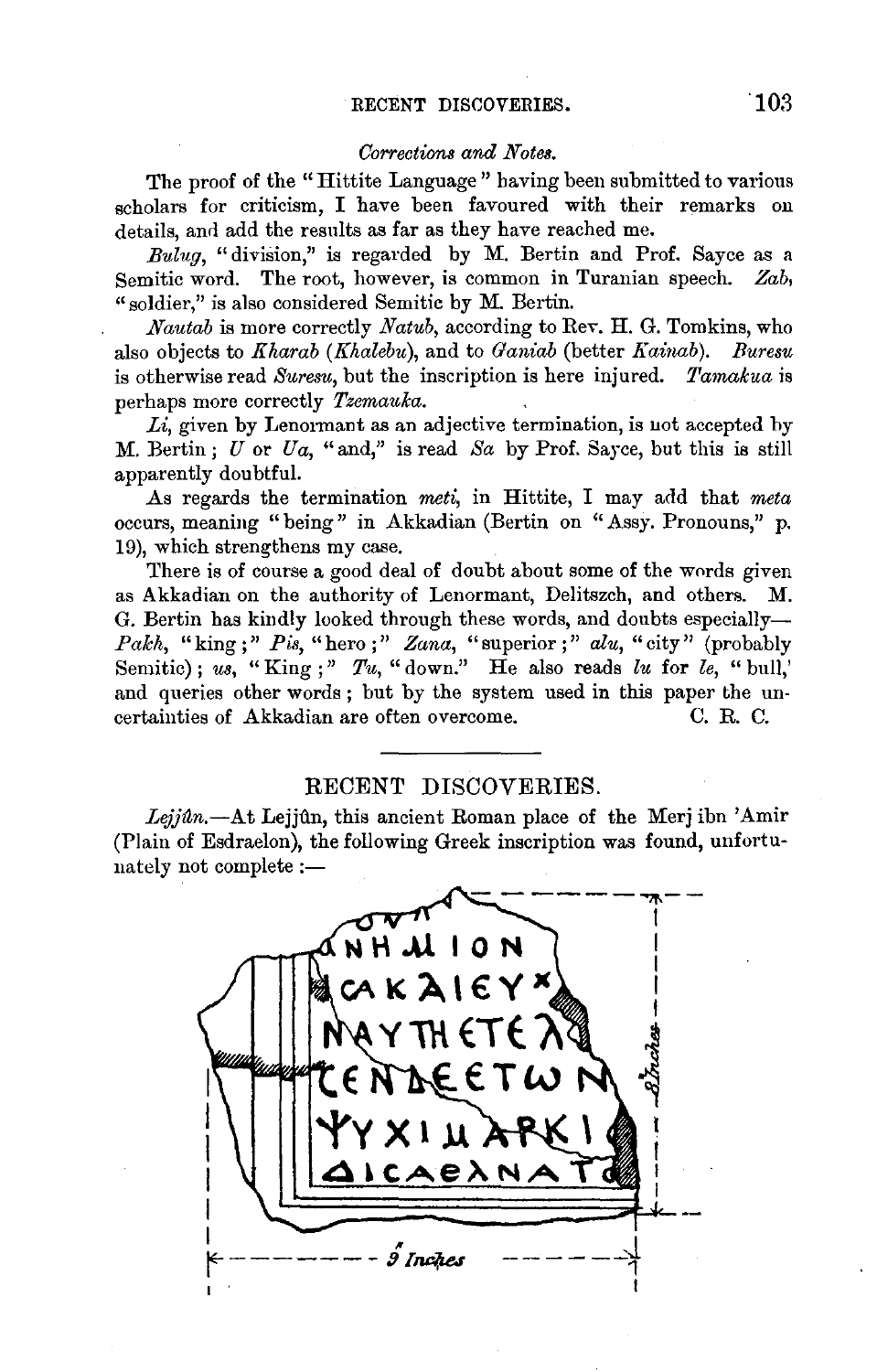The inscription is engraved on a soft white limestone, surrounded by a cornice.

*Haifa.-.A.t* the west of the German colony at Haifa, near the modern Jewish cemetery, in an abandoned garden, covered with quicksand, several large sarcophagi covers of sandstone were discovered after the upper layers of the sand were transported on wagons to the gardens of the colony. The sarcophagi covers, herewith sketched, had an average length of 7 feet 1 inch, an exterior width of 2 feet 11 inches, and a height of 1 foot  $11\frac{1}{2}$  inches. The sarcophagi themselves, or rather the graves, were formed by nicely hewn sandstones of large size, up to 6 feet by 3 feet, and masoned together so as to form a grave of rectangular form, sufficient in size to be covered by the top slabs sketched. Each of the three top slabs had on each corner of its sloping top a horn, 11 inches high, 8 inches in diameter, which gave the whole a suitable ornamentation. The interior of the graves were somehow plastered with a good covering of white mortar. The workmen, who were busy in destroying these ancient remains and cutting them into building stones of such size as to be transportable on camel's back, pretended that they had also dug out human bones, which I saw no more. This place and vicinity (see "Memoirs of Palestine Exploration Fund, Haifa," Vol. vi, p. 303) must have been an ancient Jewish burial place, as seen from the data mentioned by Benjamin of Tudela, &c.

*Kefr Kenna.-The* annexed sketch, No. 1, represents an ornamentation found at Kefr Kenna by the Superior of the Latin Convent there ; it is carved in the so-called Nâri (a soft crumbling lime) stone, and as so very



few ancient remains are found at this place, may be of some interest ; No. 2 was also found here, and seems to be the attic base of a column, while No. 1 is the top of a crowning cornice.<br>Md-mas.—At the Roman Theatre of Ma-mas, I found these  $H R K$ 

mason marks. The greatest part of this ruin is carried off and overbuilt.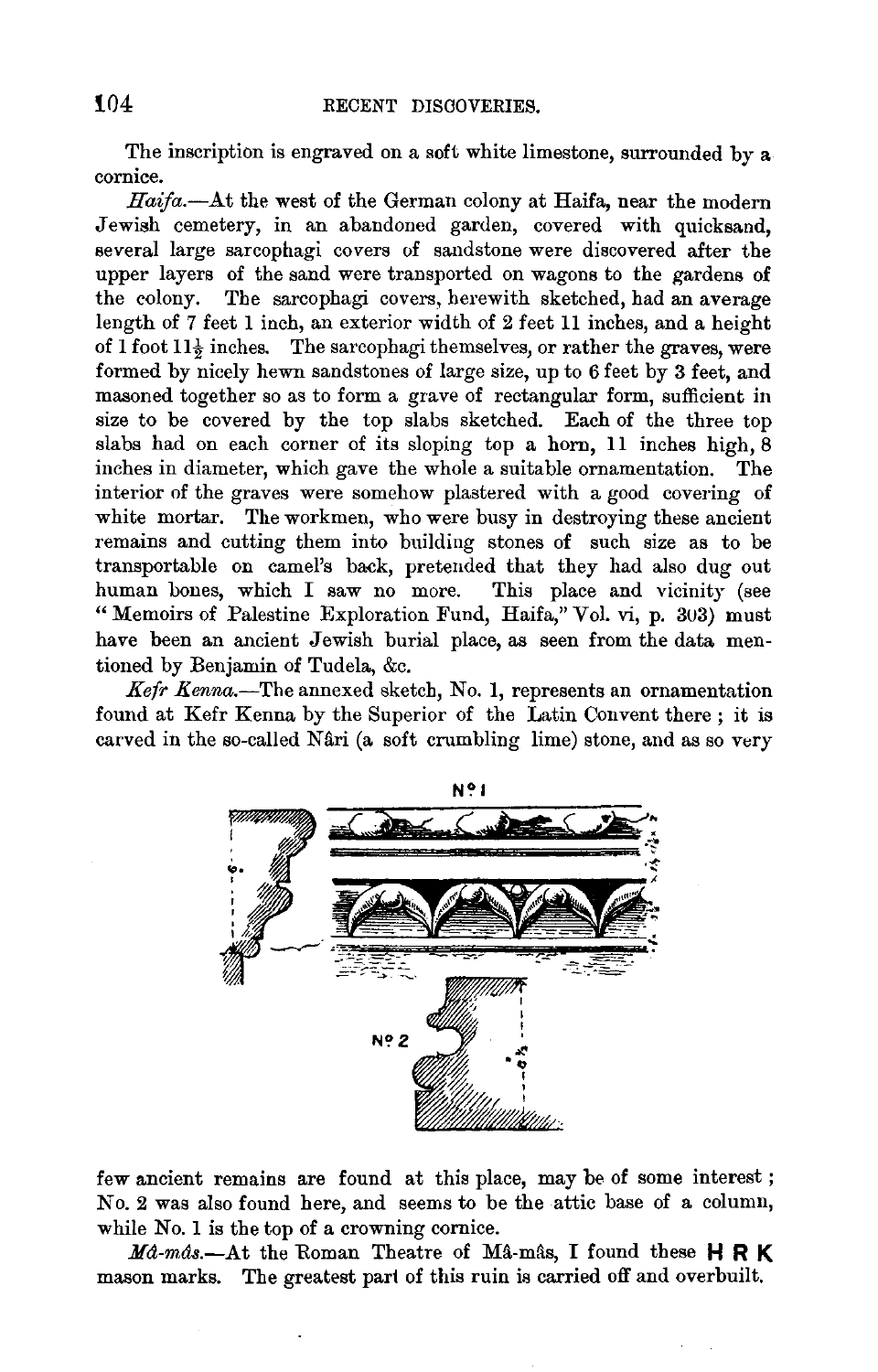*Tiberias.*—The surface of the Lake of Tiberias is 5 feet 1 inch *lower* than it was in February, when I marked its height on the city wall, at the time of heaviest rainfall. The inhabitants of the city are surprised of this low stand of the lake, it being the lowest since many years, and was caused by the dry season and the relative poor rainfall of last winter. The Jordan, near Bâb et Tumm, at its outflow out of the lake is only knee-deep, while in March last I crossed the river in a boat, measuring a maximum depth there of nearly  $6\frac{1}{2}$  feet. The springs also, throughout Galilee, but especially in the district of Tiberias, became unusually poor, and many dried up totally; so for instance, the large town of Lubieh and of Nimrin are obliged to get their entire water supply, since September last, from the powerful but distant spring of Hattln, at a distance of 4 and 2 miles respectively. At Nazareth the want of drinking water becomes most urgent, as even the good supplying spring at Kerm el Emir could no more answer the wants of thousands, not a drop being left any more to irrigate the gardens below. Foreigners, who were not happy enough to have friende, found nobody, not even for money, to water their animals. In Northern 'Ajlûn, where the cisterns became empty during September, and no spring was near, the want of water became a burning question. A Mukâri (muleteer), loaded with dry goods from Damascus, told me that he wandered about in Northern'Ajlûn for three days without finding a place to water his animals, he himself suffering most terribly from thirst, as no villager allowed him to have a drink until he finally forcibly seized a "kirby" (leather bag) of water from an old woman to answer his wants. Considering that declining to hand a drink of water over to a stranger is about the last thing that is expected by an Arab, and is throughout considered as an action of the basest kind, the state of water wants in 'Ajlûn must have been very very high indeed. Several rainfalls in 'Ajlûn must have been very very high indeed. during the last weeks have raised this question to a supportable degree.

*Shefa 'Anir.-In* the south of the town, just below the small castle, el Burj, and near where the officers of the "Fund" had found and described tombs, other tombs along the road were discovered. They were so well shut by stone doors that their existence had hitherto escaped the eye. They generally contain three to four koka, and show here and there They generally contain three to four koka, and show here and there on the walls Christian emblems and crosses. Human bones and copper bracelets, and some lachrymatories, are said to have been found, but carried off by a monk, who happened to be near at the time of discovery.

*Athltt.-This* crusading castle has been bought privately by H. E. the Governor-General of Syria, who intends to pull down the dirty fellahtn houses, and part of the ancient remains, and to rebuild a proper village, to drain the marshy land, and to cultivate gardens. While surveying this part I was surprised by the abundance of old cisterns along the low hills of Athlit, the large sandstone quarries (el Makatiyeh), and the remains of irrigation canals and basins within the jungles of "Tarfa" or Tamarisks. The total area of the property belonging to Athlit measures 54 feddans (among which 33 of cultivated soil), or each government feddan, measuring 200 dunnums, about 10,800 dunnums = 2,340 English acres. Many